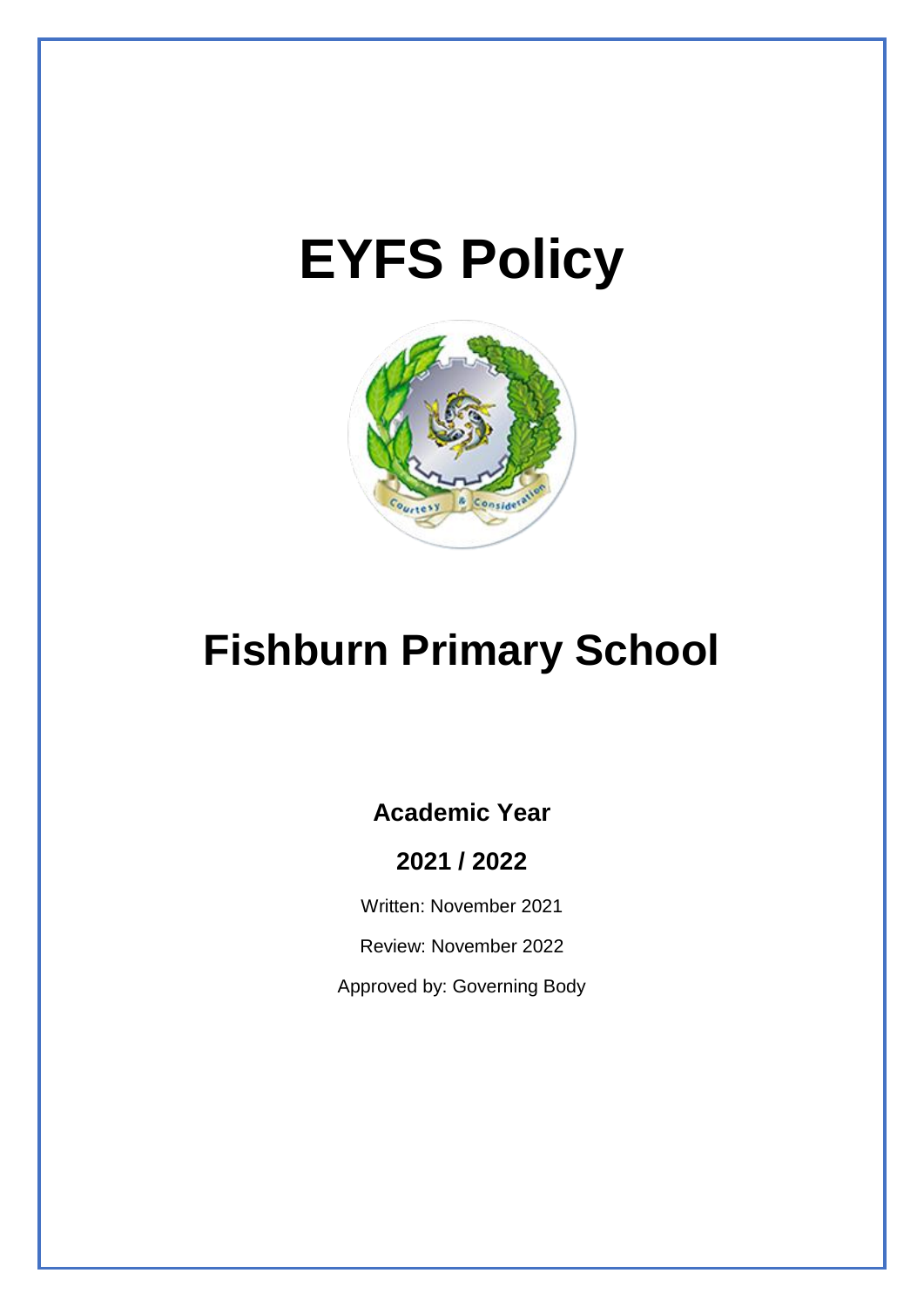## **Contents**

## **1. Aims**

This policy aims to ensure:

- That children access a broad and balanced curriculum that gives them the broad range of knowledge and skills needed for good progress through school and life
- Quality and consistency in teaching and learning so that every child makes good progress and no child gets left behind
- A close working partnership between staff and parents and/or carers
- Every child is included and supported through equality of opportunity and antidiscriminatory practice

## **2. Legislation**

This policy is based on requirements set out in the [statutory framework for the Early Years](https://www.gov.uk/government/publications/early-years-foundation-stage-framework--2/)  Foundation Stage (EYFS) that [applies from September 2021.](https://www.gov.uk/government/publications/early-years-foundation-stage-framework--2/)

## **3. Structure of the EYFS**

At Fishburn we are lucky to be able to cater for children aged 2 and over in our EYFS setting. We have a preschool where we can welcome children from aged 2, a nursery where we can welcome children from aged 3 and a reception class where children are welcomed when they turn 4. We believe that by being able to offer preschool through to reception places it allows us to help develop your child in the way that is right for them. Our EYFS lead teacher is Mr Dean Cornell.

We can welcome children at any point throughout the year in any of our provision areas. We can also offer privately paid for places, as well as fully funded places. Please contact the school office to discuss your individual needs with us.

## **4. Curriculum**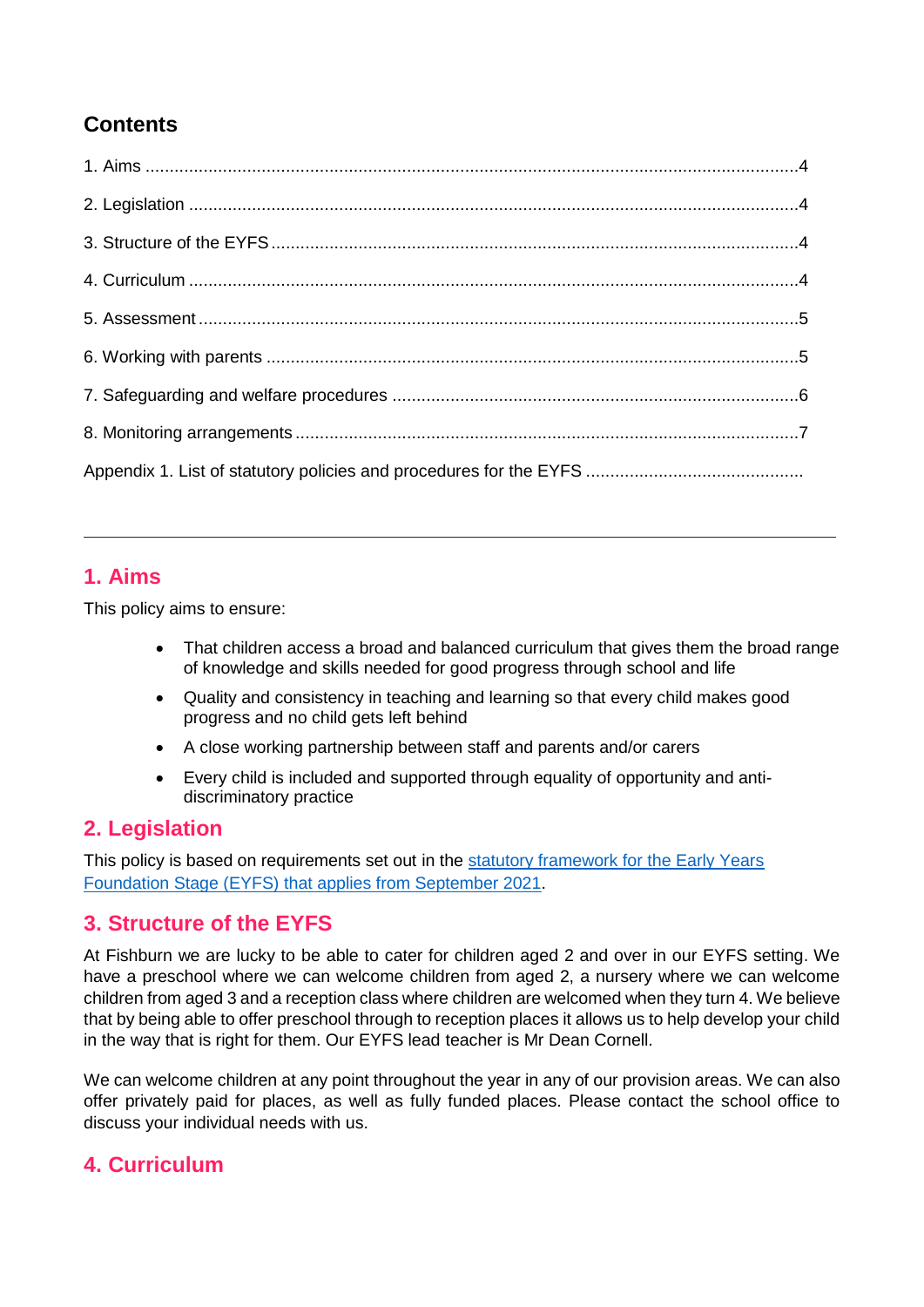Our early years setting follows the curriculum as outlined in the latest version of the EYFS statutory framework that applies from September 2021.

The EYFS framework includes 7 areas of learning and development that are equally important and inter-connected. However, 3 areas known as the prime areas are seen as particularly important for igniting curiosity and enthusiasm for learning, and for building children's capacity to learn, form relationships and thrive.

The prime areas are:

- Communication and language
- Physical development
- Personal, social and emotional development

The prime areas are strengthened and applied through 4 specific areas:

- Literacy
- Mathematics
- Understanding the world
- Expressive arts and design

#### **4.1 Planning**

Staff plan activities and experiences for children that enable children to develop and learn effectively. In order to do this, staff working with the youngest children are expected to focus strongly on the 3 prime areas.

Staff also take into account the individual needs, interests, and stage of development of each child in their care, and use this information to plan a challenging and enjoyable experience. Where a child may have a special educational need or disability, staff consider whether specialist support is required, linking with relevant services from other agencies, where appropriate.

In planning and guiding children's activities, staff reflect on the different ways that children learn and include these in their practice.

#### **4.2 Teaching**

Each area of learning and development is implemented through planned, purposeful play, and through a mix of adult-led and child-initiated activities. Staff respond to each child's emerging needs and interests, guiding their development through warm, positive interaction.

As children grow older, and as their development allows, the balance gradually shifts towards more adult-led activities to help children prepare for more formal learning, ready for year 1.

## **5. Assessment**

At Fishburn Primary, ongoing assessment is an integral part of the learning and development processes. Staff observe pupils to identify their level of achievement, interests and learning styles.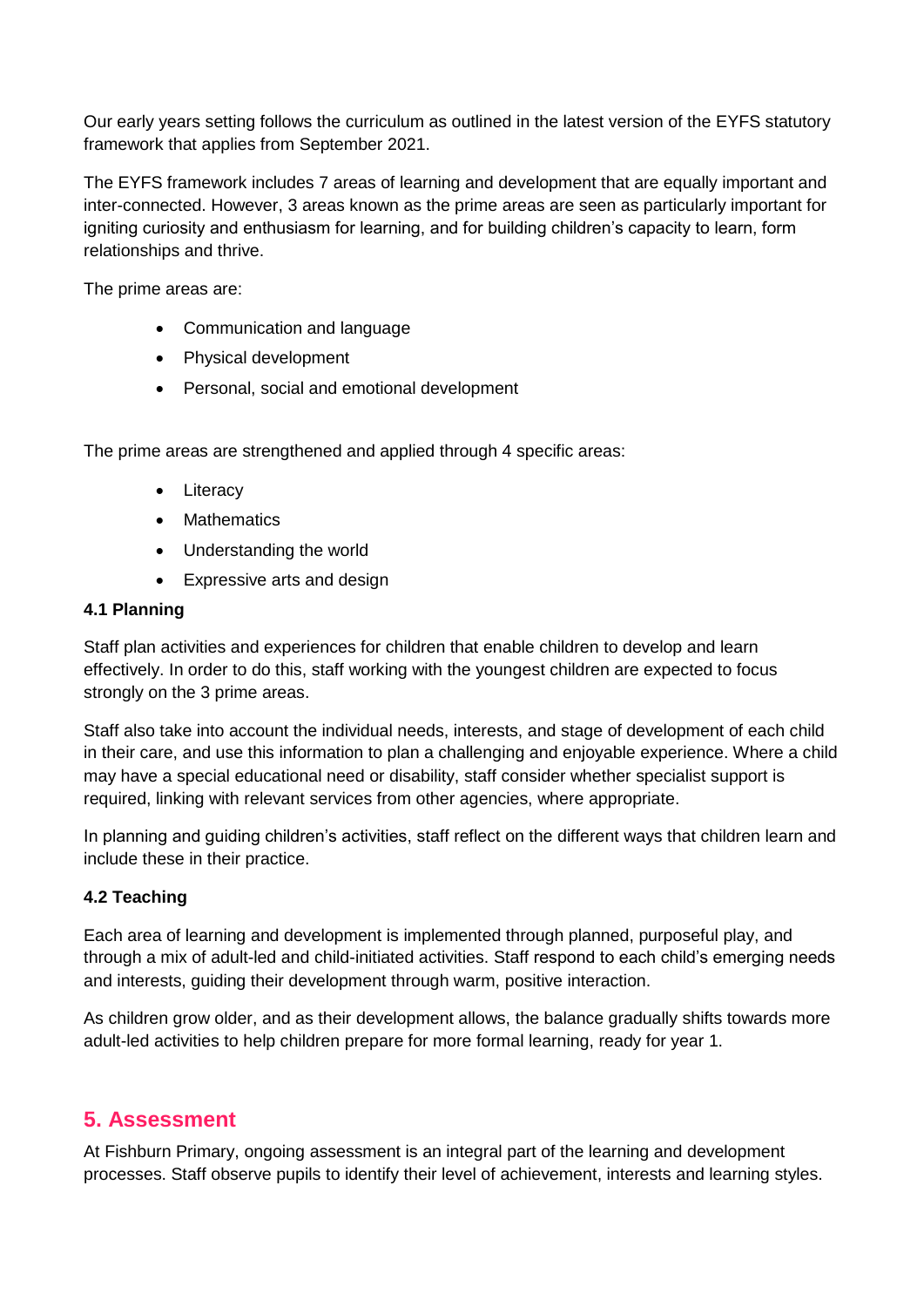These observations are used to shape future planning. Staff also take into account observations shared by parents and/or carers.

When a child is **aged between 2 and 3**, staff review their progress and provide parents and/or carers with a written summary of the child's development in the 3 prime areas. This 'progress check' highlights the areas in which a child is progressing well and the areas in which additional support is needed.

Within the first 6 weeks that a child **starts reception**, staff will administer the Reception Baseline Assessment (RBA).

At the **end of the EYFS**, staff complete the EYFS profile for each child. Pupils are assessed against the 17 early learning goals, indicating whether they are:

- Meeting expected levels of development
- Not yet reaching expected levels ('emerging')

The profile reflects ongoing observations, and discussions with parents and/or carers. The results of the profile are shared with parents and/or carers for their child.

The profile is moderated internally (referring to the Development Matters [guidance\)](https://www.gov.uk/government/publications/development-matters--2) and in partnership with other local schools, to ensure consistent assessment judgements. EYFS profile data is submitted to the local authority.

In addition to these assessment measures, at Fishburn we use 'evidence me' to capture children's learning journeys and share them with parents.

## **6. Working with parents**

We recognise that children learn and develop well when there is a strong partnership between staff and parents and/or carers.

Parents and/or carers are kept up to date with their child's progress and development. The progress check and EYFS profile helps to provide parents and/or carers with a well-rounded picture of their child's knowledge, understanding and abilities.

Each child is assigned a key person who helps to ensure that their learning and care is tailored to meet their needs. The key person supports parents and/or carers in guiding their child's development at home. The key person also helps families to engage with more specialist support, if appropriate.

You will be made aware of who your child's key person is when they start their EYFS journey with us. If you are unsure please speak with Mr Cornell.

We endeavour to keep parents as up to date as possible with information on their children while they are in our setting. To do this we use our social media platforms as well as Class Dojo daily.

## **7. Safeguarding and welfare procedures**

We promote good oral health, as well as good health in general, in the early years by encouraging teeth brushing.

• The effects of eating too many sweet things